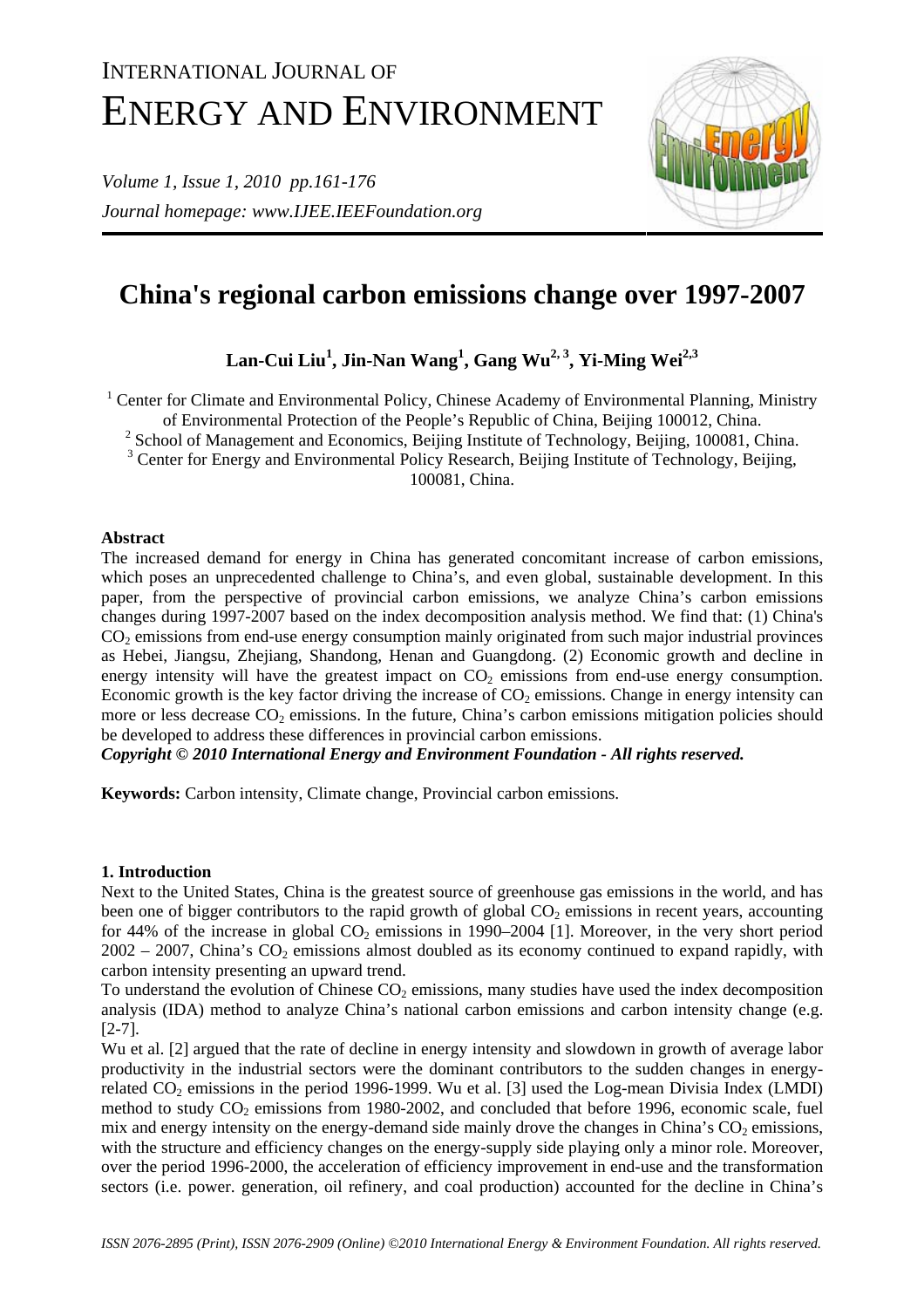CO<sub>2</sub> emissions related to the total primary energy supply. Wang et al. [4] concluded, based on the LMDI method, that the total theoretical decrease of  $CO<sub>2</sub>$  emissions was 2466 MtC during 1957-2000, of which about 95% of the total decrease could be attributed to energy intensity decline, and only 1.6% and 3.2% to fossil fuel mix and renewable energy penetration, respectively. Fan et al. [5] show that industry structure partly offset the decline over the period 1987-2002, and the change in final-energy-mix partly offset the decline in carbon intensity over the period 1981-2002, suggesting that final-energy use in the material production sectors and development of the material production sectors became carbon-intensive. Therefore, further decline in carbon intensity should focus on the material production sectors' finalenergy use, especially the industrial sectors. Liu et al. [6] analyzed the industrial carbon emissions changes, finding that raw chemical materials and chemical products, nonmetal mineral products and smelting and pressing of ferrous metals accounted for  $59.31\%$  of total increase of industrial  $CO<sub>2</sub>$ emissions. Therefore, the overwhelming contributors to the change in China's industrial sectors' carbon emissions in the period 1998-2005 were industrial activity and energy intensity. The impact of the emissions coefficients of heat and electricity, and fuel and structural shifts was relatively small. Zhang et al. [7] analyze the nature of the factors that influence the changes in energy- related  $CO<sub>2</sub>$  emission and CO2 emission intensity during the period 1991–2006, and find that: energy intensity effect is confirmed as the dominant contributor to the decline in  $CO<sub>2</sub>$  emission and  $CO<sub>2</sub>$  emission intensity, and economic activity is the most important contributor to increased  $CO<sub>2</sub>$  emission.

These aforementioned studies show that China's economic growth and energy intensity are two important and key factors to effect the change of China's carbon emissions or carbon intensity, and the impacts of other factors (fuel mix, economic structure and carbon coefficient) are relative less, but their impact can not be ignored. However, all these studies focus on the analysis of national carbon emissions, and there have been no systematic empirical studies on the analysis of provincial  $CO<sub>2</sub>$  emissions, in particular, how they have changed over time. An exception is Auffhammer and Carson [8], who forecast China's carbon emissions based on provincial carbon emissions.

For China, there exist obvious differences in economic growth, size, population, energy use and energy efficiency across provinces, and some key indicators in every province were shown in Appendix A, which have led to great differences in energy consumption, mix and carbon emissions. This raises the following questions: (1) Which provinces are mainly responsible for China's total carbon emissions? (2) What are the provincial characteristics of per capita  $CO<sub>2</sub>$  emissions? (3) What are the differences in provincial  $CO<sub>2</sub>$  emission intensity? (4) Which factors have an important role in the change of provincial CO2 emissions? All these questions are important for China's policy makers to understand more about the characteristics of provincial carbon emissions to draw up specific climate policies decisions. Consequently, this paper analyzes China's provincial  $CO<sub>2</sub>$  emission change over the period 1997-2007 aiming to provide answers.

The article is organized as follows. Section 2 describes the LMDI method and the data used. Section 3 presents the provincial carbon emissions characteristics. Section 4 shows the impact of different factors on the changes of provincial  $CO<sub>2</sub>$  emission based on LMDI. The final section presents the conclusions and offers some policy implications.

#### **2. Data source and methodology**

*2.1 The source of China's regional carbon emissions* 

In this paper, China's regional carbon emissions are calculated based on the Sectoral Approach recommended by IPCC, which was shown in the Eq. (1):

$$
C = \sum_{ij} C_{ij} = \sum_{ij} \delta_j \times EF_j \times O_j \times E_{ij}
$$
 (1)

where,  $C$  is  $CO_2$  emissions from end-use energy consumption of 28 provinces; *i* refers to the 28 provinces (excluding Hainan, Ningxia, Taiwan and Tibet);  $j$  refers to different energy types;  $C_{ii}$  is  $CO_2$ emissions from energy *j* in province *i*;  $\delta$ <sub>*i*</sub> is conversion factor of energy *j* from tons to TJ;  $EF$ <sub>*i*</sub> is carbon emissions factor of energy  $j$ , the unit is tC/TJ;  $O_j$  is the fraction of carbon oxidized of energy  $j$ ;  $E_{ij}$  is the use of energy  $j$  in province  $i$ .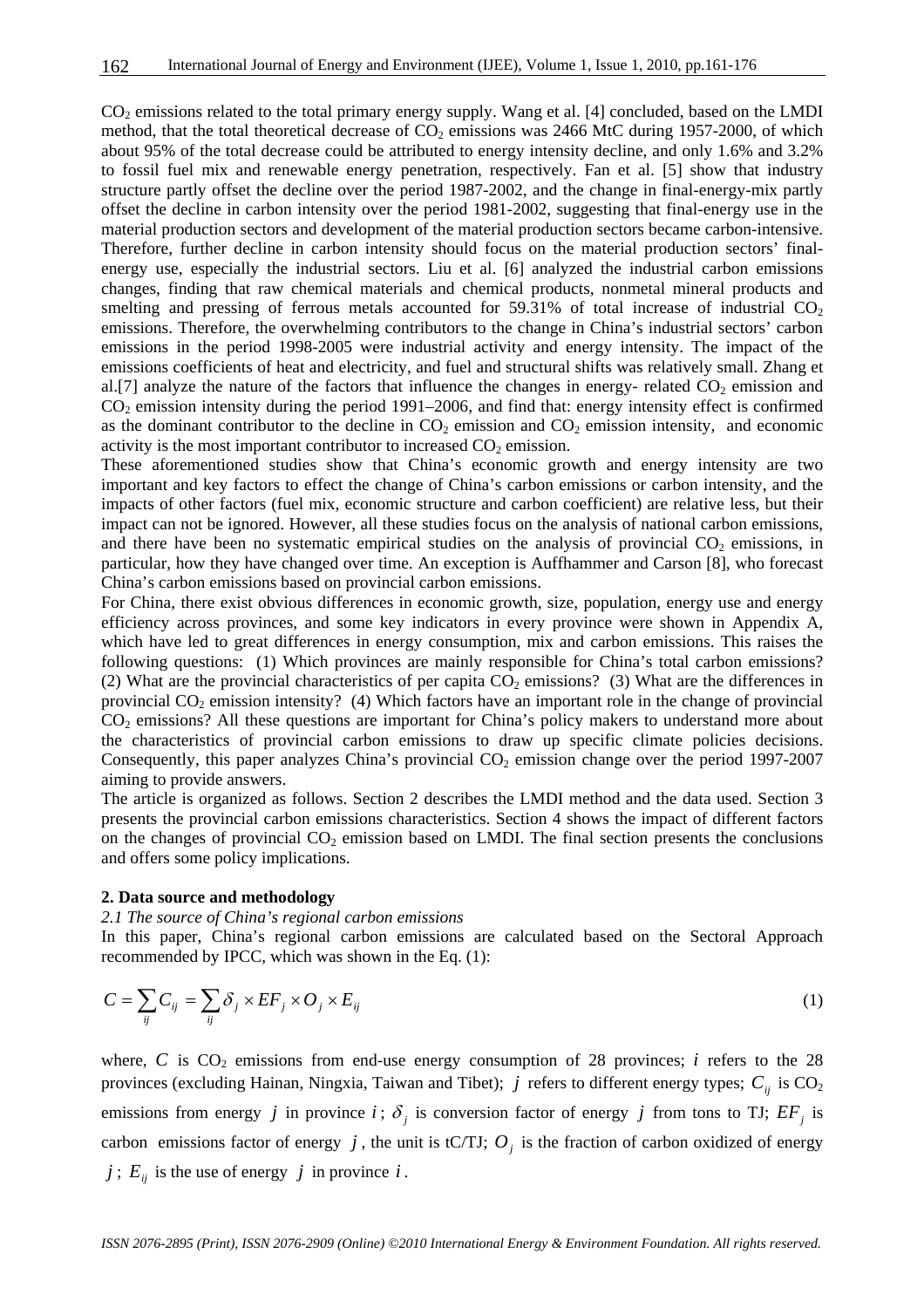The fraction of carbon oxidized and carbon emissions factor of different type of energy excluding electricity and heat come from IEA [9]. The conversion factor of energy *j* from tons to TJ comes from China Energy Statistical Yearbooks 2008 [12].

The carbon emissions from thermal power generation and heat industry are calculated by their fossil energy use input, the fraction of carbon oxidized and their carbon emissions factor. Then we can get the carbon coefficient of total electricity including thermal power, hydro, nuclear and other renewable electricity and heat.

# 2.2 Decomposition method of China's provincial CO<sub>2</sub> emissions

Researchers and policy makers use various decomposition methods to quantify the impact of different factors on the change in energy consumption and  $CO<sub>2</sub>$  emissions. However, there is no consensus among them as to which is the most appropriate decomposition method. Ang [10] compared various index decomposition analyses, and concluded that the LMDI method is the preferred method due to its theoretical foundation, adaptability, ease of use and interpretation of results, among other desirable properties in the context of decomposition analysis.

In order to identify key factors affecting the change of provincial  $CO<sub>2</sub>$  emissions, we adopted the LMDI method to decompose  $CO<sub>2</sub>$  emissions related to end-use energy consumption of material production sectors into economic growth, economic structure, energy intensity and  $CO<sub>2</sub>$  emission coefficients, as indicated in Eq. (2).

$$
C_m = \sum_{ik} C_{ik} = \sum_{ik} Q_i \frac{Q_{ik}}{Q_i} \frac{E_{ik}}{Q_{ik}} \frac{C_{ik}}{E_{ik}} = \sum_{ik} Q_i S_{ik} I_{ik} R_{ik}
$$
(2)

where,  $C_m$  is  $CO_2$  emissions from end-use energy consumption of material production sectors of 28 provinces;  $C_{ik}$  is CO<sub>2</sub> emissions from end-use energy consumption of sector k in province  $i$ ;  $Q_{ik}$  is value-added of sector *k* in province *i*;  $Q_i$  is sum of value-added in province *i*;  $E_{ik}$  is the end-use energy consumption of sector *k* in province *i*;  $R_{ik}$  is the CO<sub>2</sub> emissions coefficient of end-use energy consumption of sector *k* in province *i*;  $S_{ik}$  is value-added share of sector *k* in province *i*; and  $I_{ik}$  is energy intensity of sector  $k$  in province  $i : k$  refers to the sectors.

Based on the energy balance table in China Energy Statistical Yearbooks, sectors are classified into the agricultural sector; industrial sector; construction, transport, storage, postal & telecommunications services; and wholesale, retail trade & catering services; residential consumption and others. In general, agricultural sector is defined as Primary industry, industry and construction are defined as Secondary industry, and transport, storage, postal  $\&$  telecommunications services, and wholesale, retail trade  $\&$ catering services are defined as Tertiary industry. Primary industry, Secondary industry and Tertiary industry are usually defined as the material production sectors. In China, three industries are very different in many aspects, such as energy use, economic growth etc, and economic structure adjustment addressed in national policies often refers to the adjustment of three industries. So we use three-sector decomposition method, i.e. primary industry, secondary industry and tertiary industry. For detailed LMDI methodology, refer to the Ang [11].

# *2.3 Data*

# *2.3.1 GDP data of every province*

The provincial GDP and corresponding value-added data in every sector are derived from the China Statistical Yearbooks 1998-2008 [12-17]. All data are expressed to 2005 prices based on the value-added in the current prices and their growth rates.

# *2.3.2 The end-use energy consumption data*

Based on China Energy Statistical Yearbooks, the end-use energy consumption in energy balance table of every provinces includes: raw coal, cleaned coal, briquette, other washed coals, coke, coke-oven gas, other coal gases, crude oil, gasoline, kerosene, diesel oil, fuel oil, liquefied petroleum gas (LPG), refinery gas, other petroleum products, natural gas, electricity and heat. Energies inputs for thermal power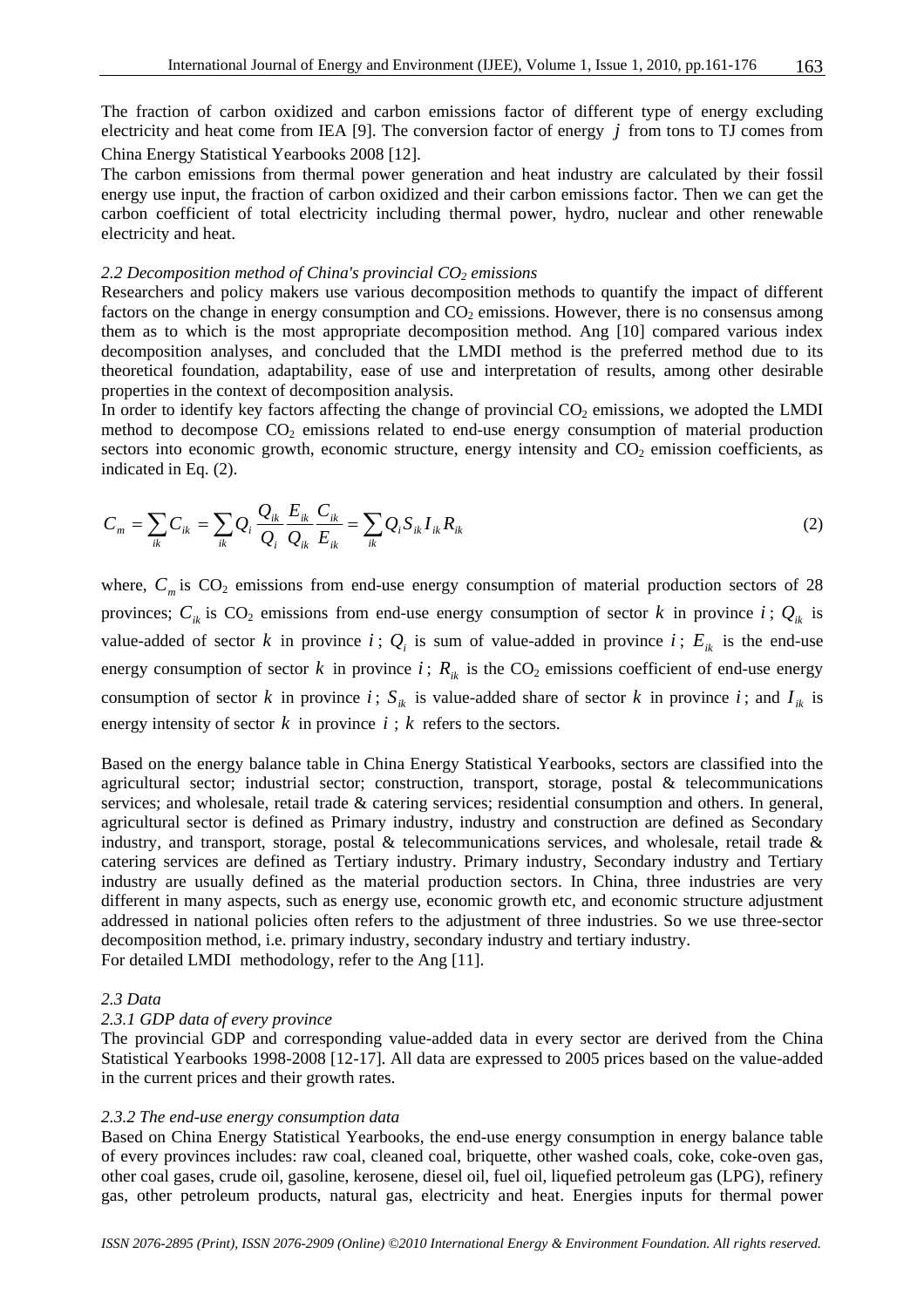generation and heat industry also include the above energies excluding electricity and heat. All these data are derived from China Energy Statistical Yearbooks 1997-1999, 2005, 2006, 2007 and 2008 [12-17]. Since the China Energy Statistical Yearbook does not contain the energy consumption data of Taiwan, Tibet, and lack the energy use data of Ningxia in 2000, 2001, and 2002 and that of Hainan in 2002, so this paper does not include analysis of these four provinces in order to keep consistent discussions and interpretations.

#### **3 Provincial carbon emissions in China**

There are great differences in  $CO<sub>2</sub>$  emissions related to end-use fossil fuel among provinces.

#### *3.1 Provincial carbon emissions from 1997 to 2007*

Total carbon emissions from end-use energy consumption (Carbon emissions in this section include material production sectors, urban and rural household, and other sectors.) are closely related to end-use energy consumption, energy mix and provincial economic growth. Figure 1 shows the provincial carbon emissions from end-use energy consumption in 1997 and 2007.

In 1997, the  $CO<sub>2</sub>$  emissions of Liaoning, Hebei, Jiangsu, Shandong, Guangdong, Henan, Shanxi, Heilongjiang and Hubei provinces accounted for  $52.64\%$  of total CO<sub>2</sub> emissions related to total end-use energy consumption of 28 provinces (excluding Hainan, Ningxia, Taiwan and Tibet owing to data unavailability). In 2007, the  $CO<sub>2</sub>$  emissions of Shandong, Hebei, Jiangsu, Guangdong, Henan, Zhejiang, Shanxi and Inner Mongolia accounted for 57.08%.



Figure 1. Provincial carbon emissions in 1997 and 2007

Furthermore, compared with 1997, the total  $CO<sub>2</sub>$  emissions related to the end-use energy consumption of 28 provinces of China increased by 121.24% in 2007. Shandong, Hebei, Jiangsu, Guangdong, Henan and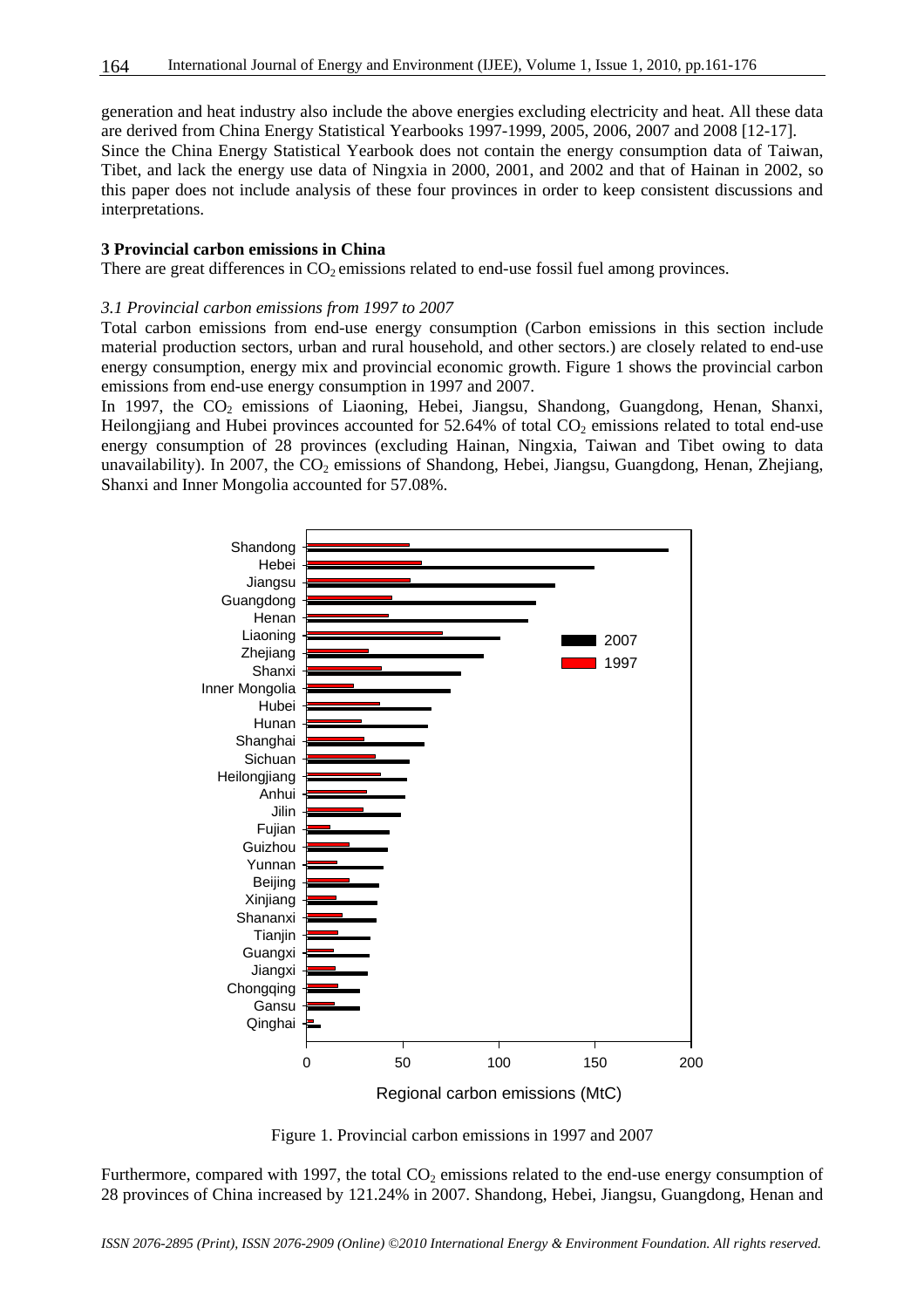Zhejiang provinces were characterized by the greatest increase, being 13.24%, 8.82%, 7.37%, 7.34%

,7.11% and 5.89%, respectively, and accounting for 49.77% of the total emissions of 28 provinces. Variation in  $CO<sub>2</sub>$  emission was closely related to economic development level, especially the industrial development level, as shown in Figure 2.



Figure 2. Carbon emissions and the share of industrial value-added in 2007

Guangdong, Shandong, Jiangsu, Zhejiang, Henan and Hebei provinces are top 6 important industrial provinces, whose industrial value-added share in total industrial value-added were 51.59%. Industrial economic growth heavily depends on the demand for energy. This shows that China should pay more attention to their mitigation of  $CO<sub>2</sub>$  emissions.

In China, carbon emissions from material production sectors can account for more than 80% of total emissions, which is closely related to China's rapid industrializations. In 2007, China's end-use energy from industrial sector was responsible for 70.45%. Carbon emissions from China's urban and rural residential energy consumption was obviously less than material production sector because China's urban and rural residents' direct commercial energy use per capita was very lower, and up to 2007, 28,000 villages or 7 million families and 30 million rural people still had no power supply in China. In 2007 straw consumption for rural life was 159.79 Mtce and firewood was 92.91 Mtce, totally 252.70 Mtce, much higher than consumption of other commercial energy resources (in 2007 rural consumption of commercial energy resource for living was 100.19 Mtce). So it is necessary to pay more attention to emphasize China's carbon emissions mitigation from material production sectors.

#### *3.2 Provincial growth rate of carbon emissions from 1997 to 2007*

The growth rate of provincial carbon emissions reflects the change in carbon emissions across regions However, compared with the emissions increase, the provincial growth rate of carbon emissions in Fujian, Shandong, and Inner Mongolia ranked the top 3, with growth rates of more than 200%. The growth rates of Hebei, Jiangsu, Zhejiang, Henan, Guangdong, Chongqing, Henan, Gansu, and Xinjiang provinces were more than 120%.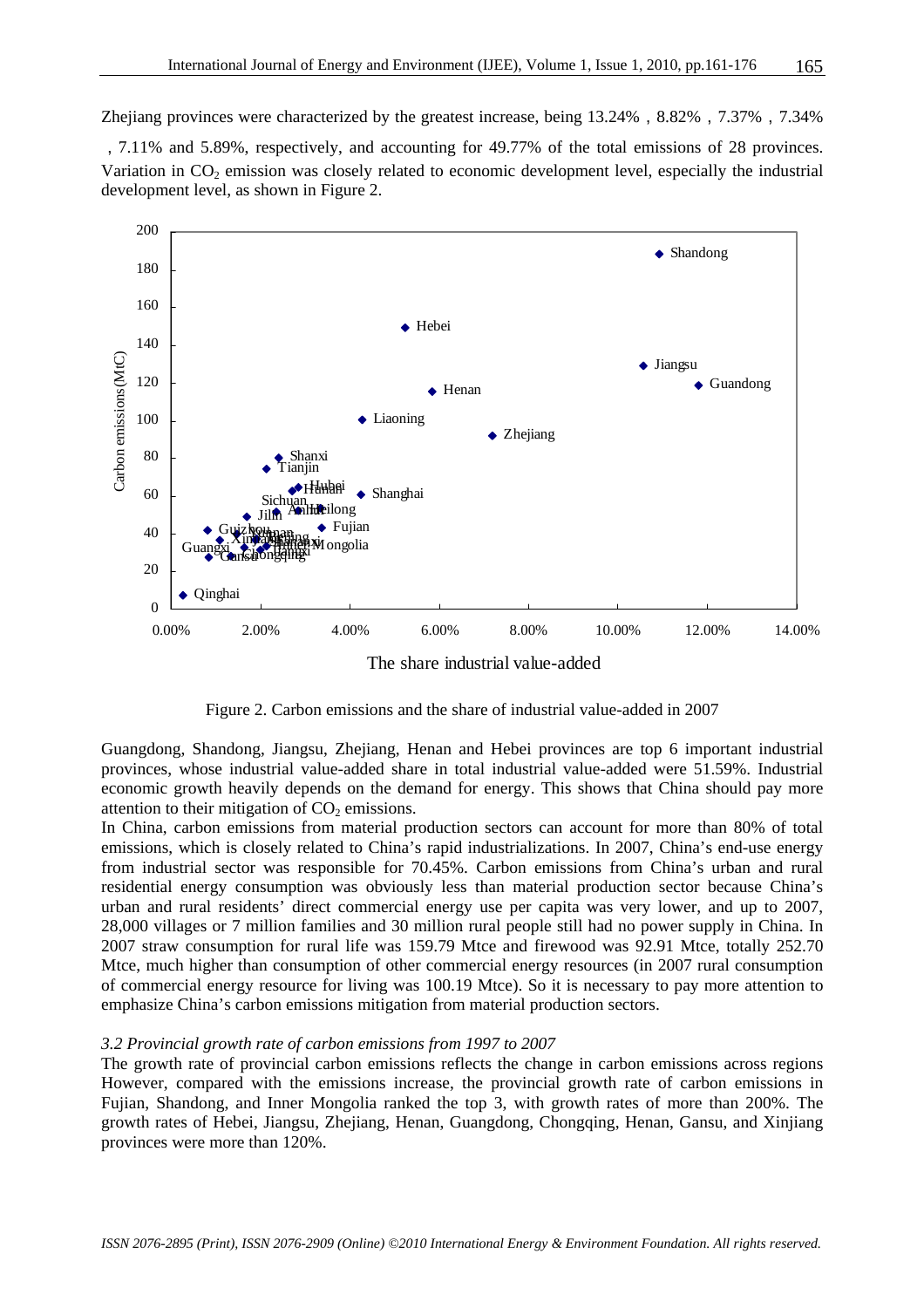Therefore, for major industrial provinces, total carbon emissions, growth and growth rates were all obvious than those of the other provinces. For China,  $CO<sub>2</sub>$  emissions mitigation in these provinces became the key.

#### *3.3 Provincial CO2 emissions per capita from 1997 to 2007*

 $CO<sub>2</sub>$  emissions per capita can reflect the degree of equality in carbon emissions and energy use. The  $CO<sub>2</sub>$ emissions per capita in 28 provinces increased from 0.69 tons of carbon in 1997 to 1.43 tons of carbon in 2007, representing an increase of 0.74 ton per capita. Compared with 1997, the  $CO<sub>2</sub>$  emissions per capita of every province increased more or less. The greatest increase was in Shandong, from 0.61 tons of carbon in 1997 to 2.01 tons of carbon in 2007, as shown in Figure 3.

The  $CO<sub>2</sub>$  emissions per capita of Beijing, Shanxi, Inner Mongolia and Shanghai were more than 2.5 tons per capita, while those of Anhui, Jiangxi, and Guangxi provinces were still lower than 0.85 ton per capita. For Fujian, Shandong, and Inner Mongolia, the growth rate of carbon emissions per capita from 1997 to 2007 also ranked the top 3 corresponding with the growth rate of total carbon emissions.

And the carbon emissions per capita in 15 provinces (Beijing, Tianjin, Hebei, Shanxi, Inner Mongolia, Liaoning, Jilin, Heilongjiang, Shanghai, Jiangsu, Zhejiang, Shandong, Xinjiang, Guangdong, Qinghai) in 2007 have been higher than the average level of the world in 2005 (the data of CDIAC shows that in 2005, the average level of the world was 1.23 t C/person), which means that it is necessary to consider specific carbon emissions mitigation policies for different provinces.



Figure 3. Provincial carbon emissions per capita in 1997 and 2007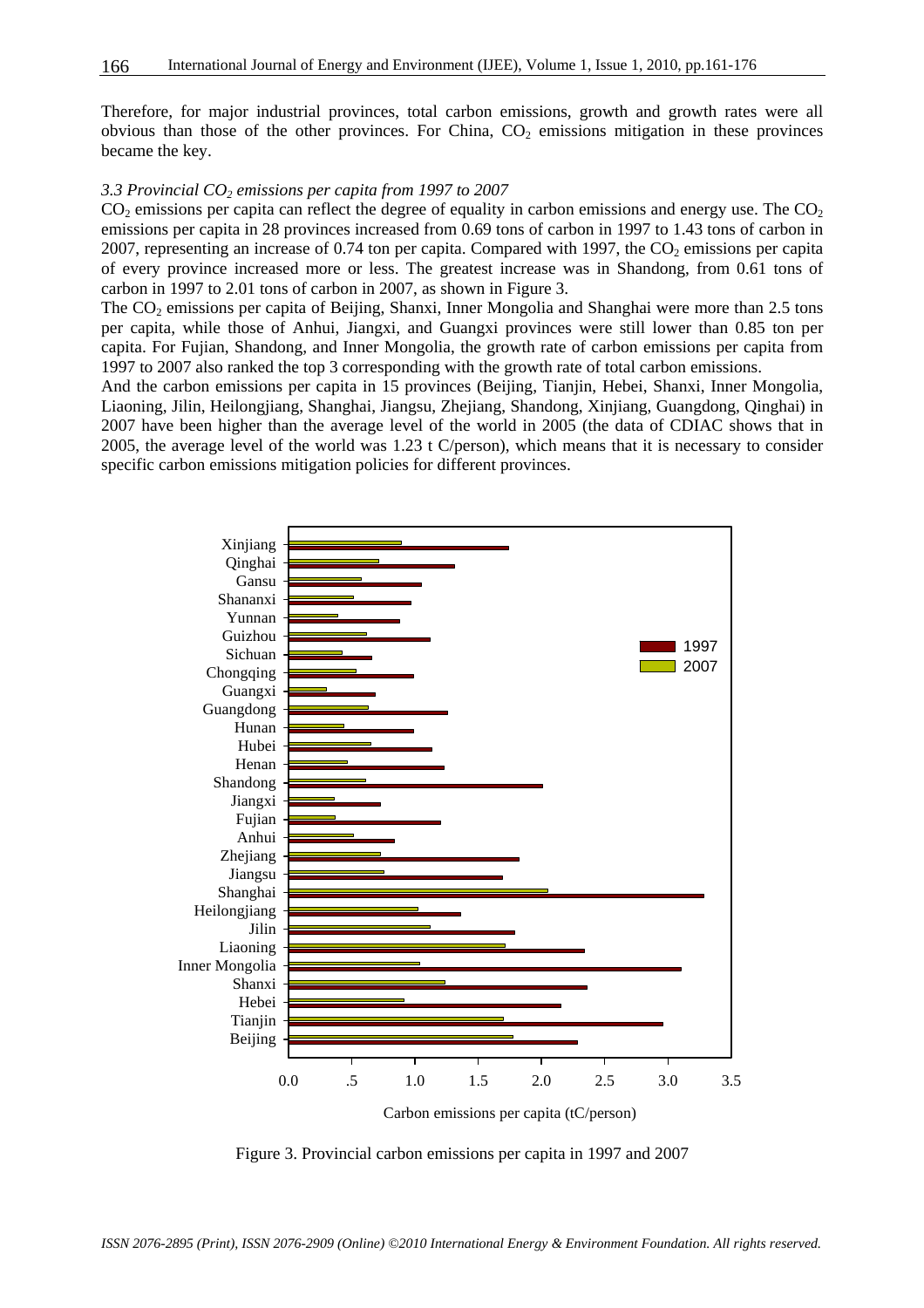# *3.4 Provincial carbon intensity from 1997 to 2007*

Carbon intensity is an important indicator widely used for international and provincial comparisons. Compared with 1997, the  $CO<sub>2</sub>$  emission intensity declined in a majority of provinces in 2007 except for Shandong, Yunnan, and Fujian. Significant drops of above 30% took place in Beijing, Tianjin, Liaoning, Jilin, Heilongjiang and Sichuan provinces. Liaoning Province had the greatest drop of 49.53%, as shown in Figure 4.





The CO<sub>2</sub> emission intensity was high in Shanxi, Inner Mongolia, Guizhou, Gansu, and Oinghai, being even more than 100 gC/yuan in 2007. The highest  $CO<sub>2</sub>$  emission intensity was in Guizhou, reaching 167.01 gC/yuan in 2007. The  $CO<sub>2</sub>$  emission intensity of Beijing, Shanghai, and Guangdong provinces was on the low side, lower than 60 gC/yuan in 2007. The lowest  $CO<sub>2</sub>$  emission intensity was that of Guangdong Province at only 40.44 gC/yuan. The difference in  $CO<sub>2</sub>$  emission intensity is closely related to the level of economic development and energy supply, as shown in Figure 5.

However, the decline rate in carbon intensity in those provinces with more carbon emissions was slow, and even rebounded. For example, the carbon intensity increased by 8.22% in Shandong Province, while declining by only 6.40% in Henan Province. Obvious carbon intensity decline mainly occurred in those provinces with less carbon emissions and lower carbon intensity.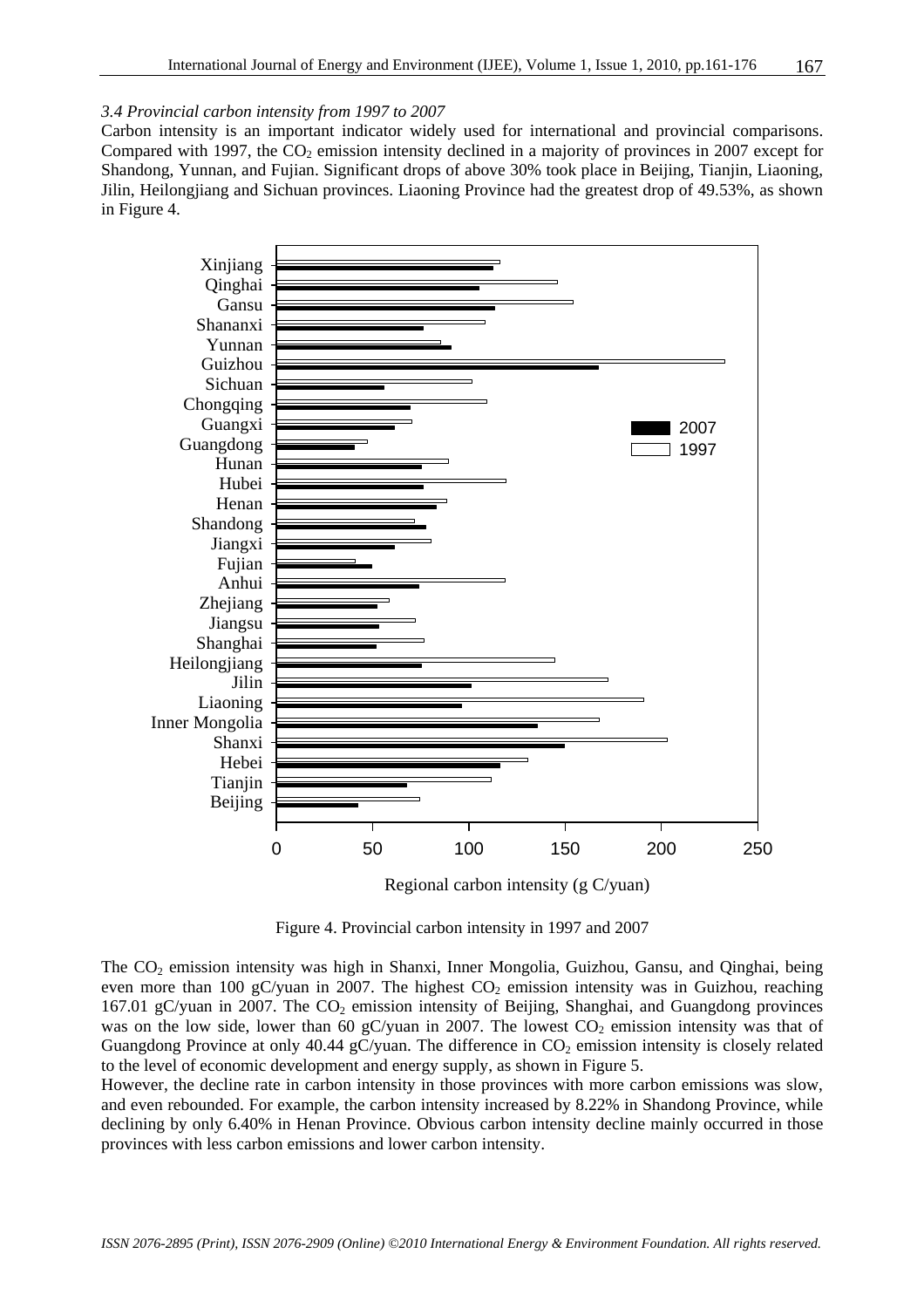

Figure 5. Provincial carbon intensity and GDP per capita in 2007

The above analysis shows us that provincial carbon emissions have obvious characteristics, which can be found in Table 1.

The top five provinces by total carbon emissions from end-use energy consumption are the major industrial provinces with high industrial value-added share. Provinces with high carbon intensity are those with lower GDP per capita and less carbon emissions, and for them, developing economy and alleviating the poverty is first and foremost. So in the future, it is important for China to establish different policy measures to control carbon emissions of different regions.

To control the rapid growth of carbon emissions in Shandong, Hebei, Jiangsu, Guangdong and Henan provinces, we suggest that setting a target for carbon emissions growth in the future years. To minimize the mitigation cost, establishing a voluntary and incentive-based trading scheme may be useful at the basis of China Beijing Environment Exchange, Shanghai Environment and Energy Exchange and Tianjin Climate Exchange. In this market, the permitted allowance is the growth of carbon emissions, other than the absolute carbon emissions.

| Indicator                    | Top five provinces                                 |
|------------------------------|----------------------------------------------------|
| Carbon emissions             | Shandong, Hebei, Jiangsu, Guangdong, Henan         |
| Carbon emissions growth rate | Fujian, Shandong, Inner Mongolia, Zhejiang, Henan  |
| Carbon emissions per capita  | Shanghai, Inner Mongolia, Tianjin, Shanxi, Beijing |
| Carbon intensity             | Guizhou, Shanxi, Inner Mongolia, Hebei, Gansu      |

Due to the higher GDP per capita and level of urbanization, to mitigate the growth of carbon emissions in Shanghai and Tianjin provinces, it would be better to establish policies addressing the targets of lower carbon intensity and lower carbon emissions per capita, with focus on low-carbon development.

*ISSN 2076-2895 (Print), ISSN 2076-2909 (Online) ©2010 International Energy & Environment Foundation. All rights reserved.*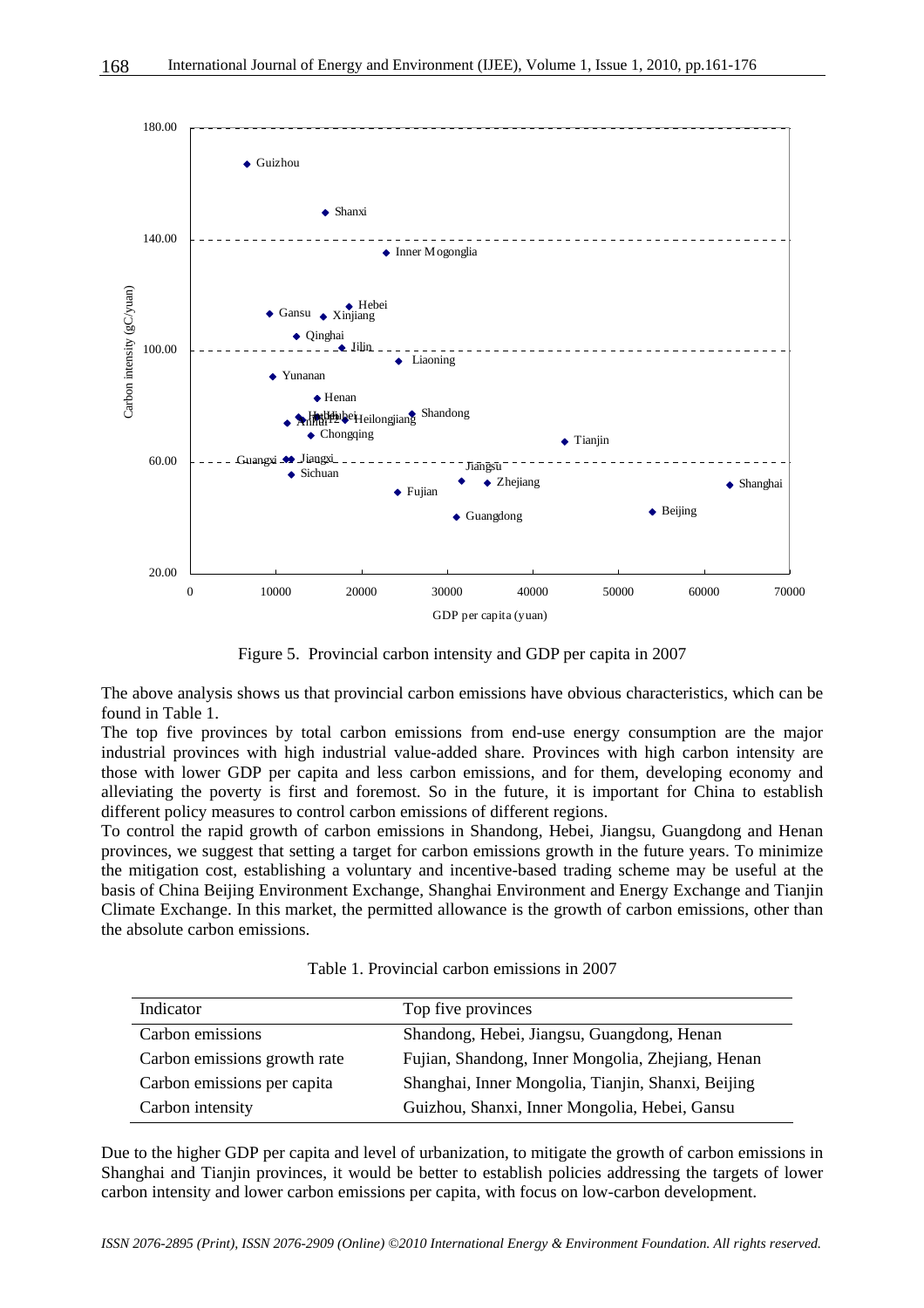For Guizhou, Shanxi, Inner Mongolia and Hebei provinces, regions with higher self-supply of coal, policy design should focus on mandatory measures to address energy intensity decline through production technology improvement, energy conservation management and energy efficiency enhancement in larger energy-intensive enterprises.

#### **4. Empirical results and discussions**

The above analysis shows that carbon emissions change in China varies across provinces. To identify which factors are driving the change in provincial carbon emissions, we analyzed China's provincial  $CO<sub>2</sub>$ emission changes of the material production sectors over the period 1997-2007 based on the LMDI method.

Table 2 shows that the acceleration of  $CO<sub>2</sub>$  emissions of 28 provinces varied during 1997-2007.  $CO<sub>2</sub>$ emissions grew the fastest during 2003-2007, accounting for 76.38% of the total growth during 1997- 2007. Generally, changes in economic growth, industrial structure and  $CO<sub>2</sub>$  emission coefficient resulted in increase of  $CO<sub>2</sub>$  emissions.

The growth of  $CO<sub>2</sub>$  emissions during 1997-2007 was mainly driven by the economic growth of the material production sector and change in industrial structure in 28 provinces. As a result of economic growth,  $CO<sub>2</sub>$  emissions in the 28 provinces increased by 1054.53 MtC during 1997-2007. Meanwhile, the increase in the proportion of the secondary industry in the economic structure also resulted in the growth of  $CO_2$  emissions by 120.64 MtC. The increase in carbon emission coefficients helped increase  $CO_2$ emissions by 27.34 MtC. However, the decline in energy intensity also resulted in the decrease of  $CO<sub>2</sub>$ emissions by 311.37 MtC, almost equal to the sum of carbon emissions of Shandong and Jiangsu provinces. Therefore, China's  $CO<sub>2</sub>$  emissions in 2007 from the end-use energy consumption of the material production sectors of 28 provinces increased by 891.14 MtC over 1997.

| Period    | Change in $CO2$<br>emissions<br>(MtC) | Impact of<br>economic<br>growth<br>(MtC) | Impact of<br>industrial<br>structure<br>(MtC) | Impact of<br>energy intensity<br>(MtC) | Impact of CO <sub>2</sub><br>emission<br>coefficient<br>(MtC) |
|-----------|---------------------------------------|------------------------------------------|-----------------------------------------------|----------------------------------------|---------------------------------------------------------------|
| 1997-1998 | $-8.06$                               | 59.97                                    | 7.25                                          | $-66.73$                               | $-8.55$                                                       |
| 1998-1999 | $-0.73$                               | 53.66                                    | 6.19                                          | $-57.30$                               | $-3.28$                                                       |
| 1999-2000 | 36.04                                 | 59.75                                    | 9.20                                          | 33.38                                  | $-66.29$                                                      |
| 2000-2001 | 21.96                                 | 62.87                                    | 6.34                                          | $-134.71$                              | 87.46                                                         |
| 2001-2002 | 83.59                                 | 77.87                                    | 9.50                                          | $-15.55$                               | 11.76                                                         |
| 2002-2003 | 77.66                                 | 105.85                                   | 9.99                                          | 48.76                                  | $-86.95$                                                      |
| 2003-2004 | 150.87                                | 126.15                                   | 14.81                                         | $-123.79$                              | 133.70                                                        |
| 2004-2005 | 212.31                                | 145.20                                   | 17.43                                         | 86.35                                  | $-36.67$                                                      |
| 2005-2006 | 146.77                                | 173.78                                   | 19.81                                         | $-49.75$                               | 2.93                                                          |
| 2006-2007 | 170.73                                | 189.44                                   | 20.12                                         | $-32.05$                               | $-6.77$                                                       |
| 1997-2007 | 891.14                                | 1054.53                                  | 120.64                                        | $-311.37$                              | 27.34                                                         |

Table 2. Impact of various factors on China's carbon emissions during 1997-2007

#### *4.1 The impact of economic growth on carbon emissions*

The rapid economic growth of the material production sector in each province was the major factor driving the increase of  $CO_2$  emissions year by year, as indicated in Table 2. Figure 6 shows the impact of economic growth on  $CO<sub>2</sub>$  emissions of 28 provinces.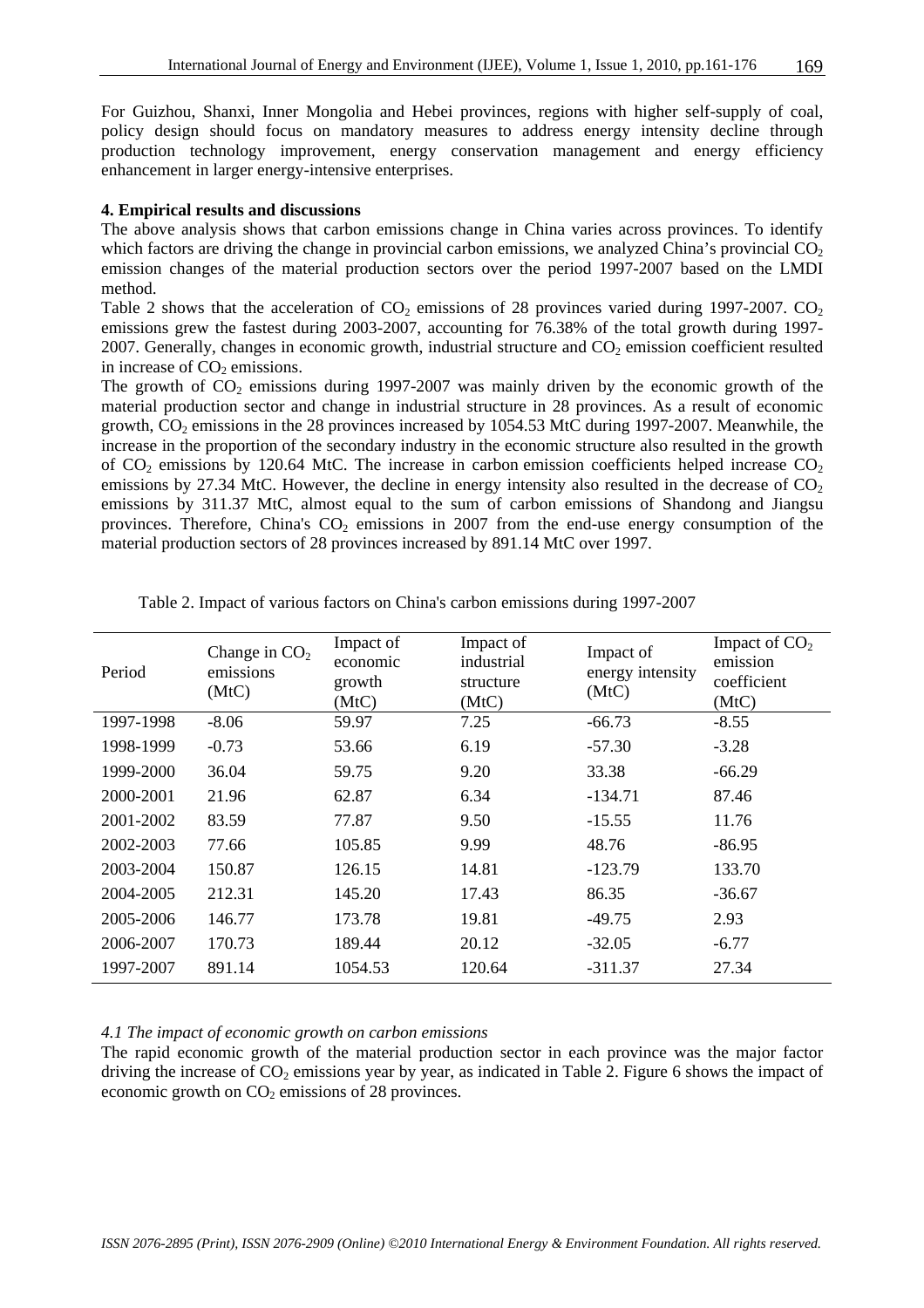

The impact of economic growth on carbon emissions(MtC)

Figure 6. The impact of economic growth on provincial carbon emissions

Figure 6 shows us that the economic growth in Hebei, Liaoning, Jiangsu, Shandong, and Guangdong provinces helped increase  $CO<sub>2</sub>$  emissions by 83.32, 62.74, 83.38, 108.49, and 72.96 MtC, respectively  $(410.88 \text{ MtC}$  in total, accounting for 38.96% of the overall impact of economic growth on  $CO<sub>2</sub>$ emissions). These provinces are not only the major provinces for energy consumption but also for booming economic growth, which contribute 39.33% to national GDP growth, proportional to their impact on carbon emissions. Therefore, the policy makers of these provinces face the challenge of how to coordinate between economic growth and the reduction in  $CO<sub>2</sub>$  emissions.

Hebei, Liaoning, Jiangsu, Shandong, and Guangdong provinces are typical export regions, i.e. much of their economic production is exported to meet the final and intermediate production demands of other regions in China and other countries in the world. So carbon emissions caused by their economic growth comprise two parts: the emissions embodied in exported goods; and the emissions meeting the final demand of their own final and intermediate productions. It is difficult to divide these due to the data unavailability. However, this is an important consideration for accounting for emissions and setting targets in the future in these provinces.

#### *4.2 The impact of structural change on carbon emissions*

The change in economic structure during 1997-2007 increased  $CO<sub>2</sub>$  emissions in China year by year (as indicated in Table 2). Figure 7 shows the impact of economic structural change on  $CO<sub>2</sub>$  emissions of 28 provinces.

Only the economic structural change in Beijing and Heilongjiang provinces reduced  $CO<sub>2</sub>$  emissions, while such change in all other provinces increased  $CO<sub>2</sub>$  emissions, meaning that China's economic structure became carbon-intensive.

In Hebei, Inner Mongolia, Shandong and Henan, the carbon emissions from economic structural change increased 39.79 MtC, accounting for about 32.99% of the total increment of  $CO<sub>2</sub>$  emissions caused by economic structural change, mainly attributable to the increase in the share of the secondary sector. Therefore, in these provinces, non-energy-intensive industries should be encouraged and the expansion of energy-intensive industries should be controlled. Meanwhile, the technological transfer of energyintensive industries should also be strengthened to improve the efficiency of energy use and slow down the growth of energy consumption and  $CO<sub>2</sub>$  emissions.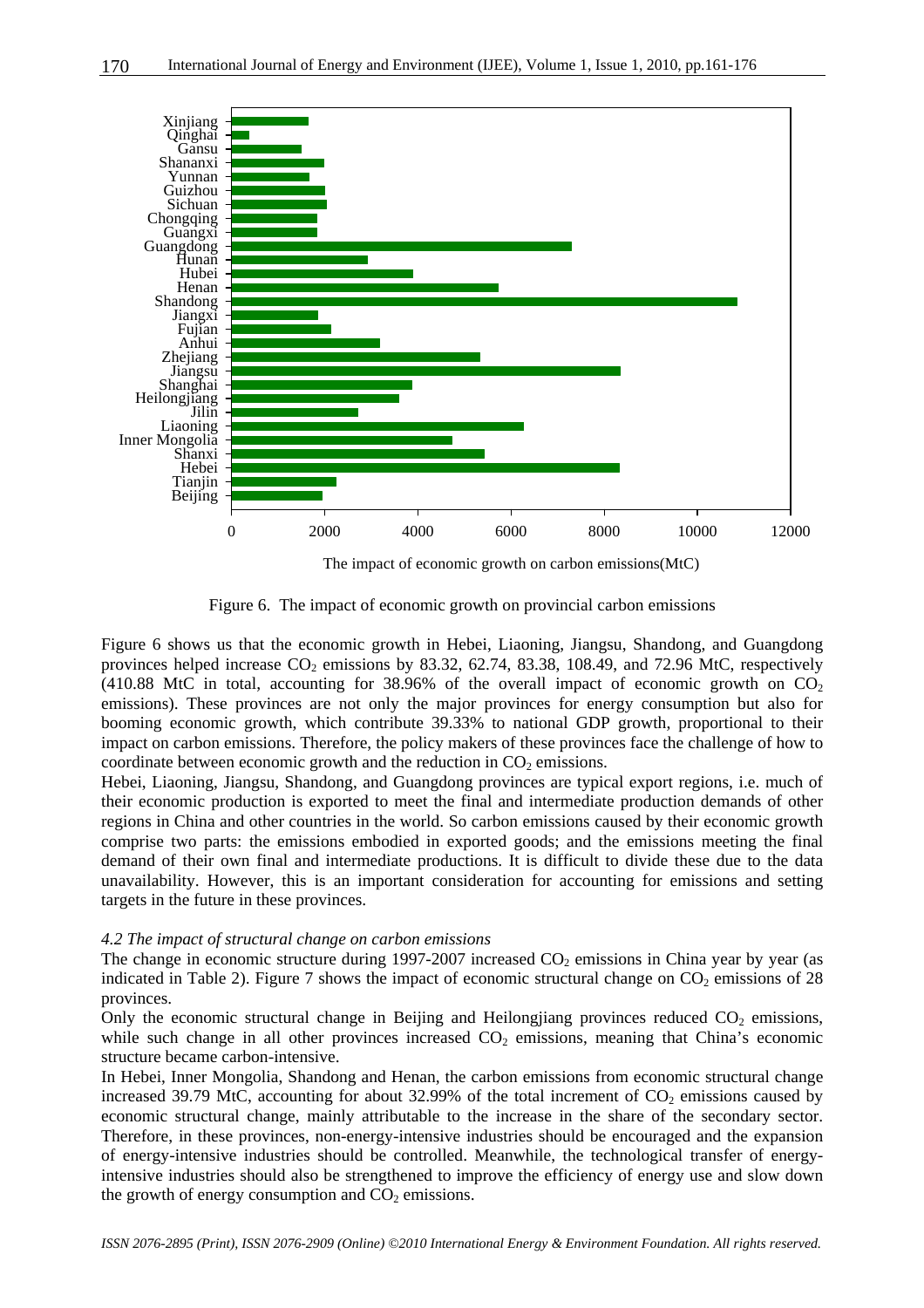

The impact of structural change on carbon emissions (MtC)

Figure 7. The impact of economic structural change on provincial carbon emissions

#### *4.3 The impact of energy intensity on carbon emissions*

Energy intensity is the key factor to mitigate the growth of  $CO<sub>2</sub>$  emissions, as shown in Table 2. However, instead of decreasing  $CO<sub>2</sub>$  emissions, the impact from energy intensity has resulted in an increase of  $CO<sub>2</sub>$  emissions by 48.76 MtC and 86.35 MtC, respectively, during 2002-2003 and 2004-2005, resulting from the rebound of energy intensity in such major industrial provinces as Shandong, Hebei, Jiangsu, Henan and Guangdong.



Figure 8. The impact of energy intensity on provincial carbon emissions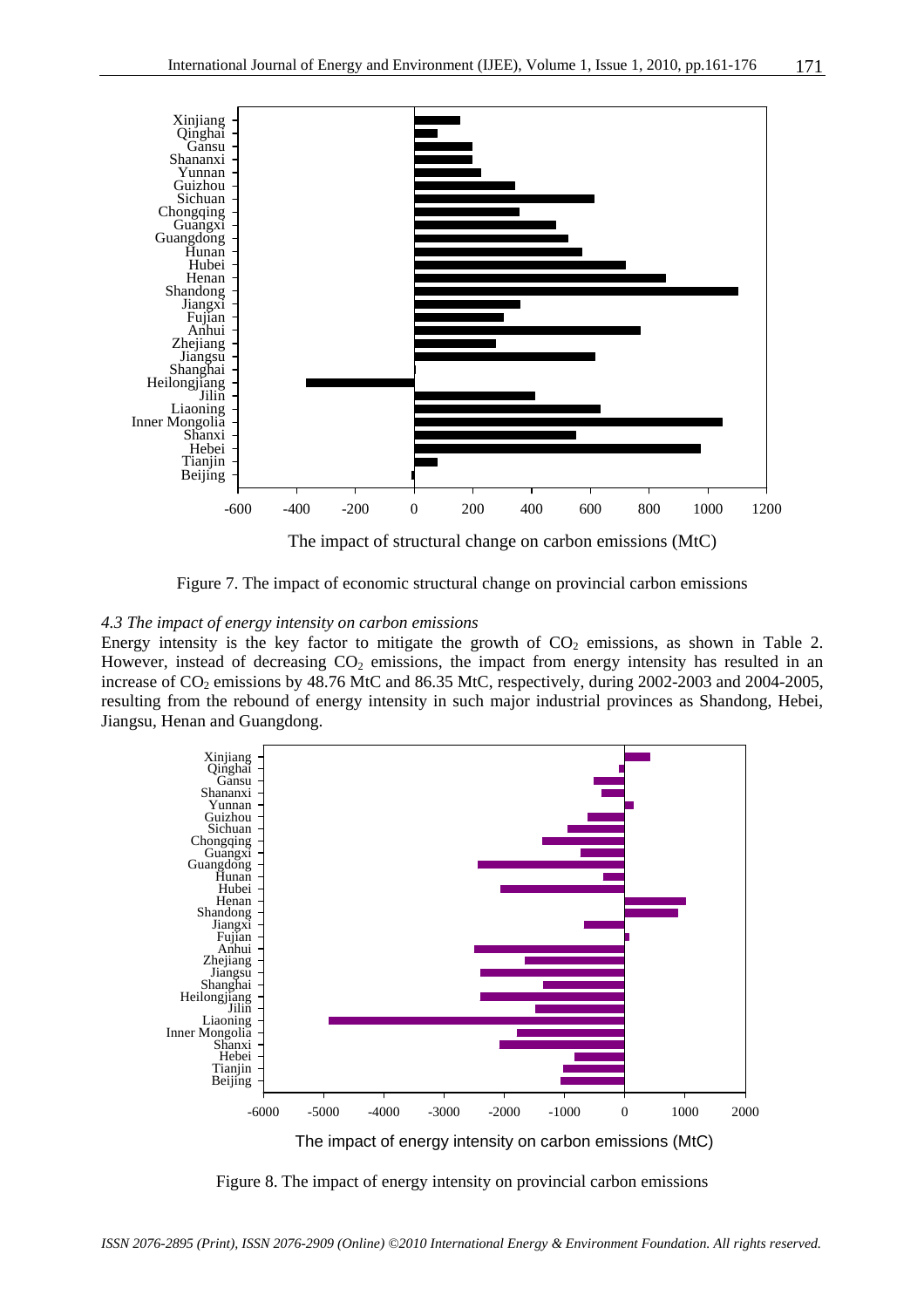Figure 8 shows the impact of energy intensity change on  $CO<sub>2</sub>$  emissions during 1997-2007. The energy intensity change in Shandong, Henan, Fujian, Yunnan and Xinjiang provinces resulted in an increase of  $CO<sub>2</sub>$  emissions by 25.08 MtC, the greatest increase originating from Henan Province. The energy intensity change in the other provinces reduced  $CO<sub>2</sub>$  emissions, the greatest decrease originating from Liaoning Province. Such difference in the impact on  $CO<sub>2</sub>$  emission is due to the difference in the change of energy intensity in the secondary sector. The energy intensity of the secondary sector in Henan Province increased by 2.48%, but that in Liaoning Province decreased by 47.78%. Therefore, energy intensity decline in the secondary sector is the key to mitigating the growth of carbon emissions.

#### *4.4 The impact of carbon coefficients on carbon emissions*

The impact of the  $CO_2$  emission coefficient on  $CO_2$  emissions not only reflects the impact from the change of the  $CO<sub>2</sub>$  emission coefficients of electric power and heat generation, but also reflects the impact from the change in the energy consumption structure, as shown in Figure 9.



The impact of carbon coefficents on carbon emissions (MtC)

Figure 9. The impact of carbon coefficients on provincial carbon emissions

It can be observed that the impact of the  $CO<sub>2</sub>$  emission coefficient is smaller than that of other factors in Table 2. However, this does not present an identical trend. For Zhejiang, Guangxi, Hebei, Yunnan provinces etc., the change of carbon coefficients indicates increases in carbon emissions due to increasing share of electricity, while for others, a reduction in the carbon emissions due to a decline in coal share.

# **5. Conclusion and policy implications**

Due to lack of the detailed data of manufacturing sectors, this paper only analyze regional carbon emissions from three sectors in 28 provinces and can not provide the analysis of carbon emissions from every manufacturing sector in every province. So we can only provide macro-level information for carbon emissions mitigation policy for every province. According to the analysis and empirical research conducted in this paper on provinces in China for 1997-2007, the main conclusions are summarized as follows:

1. China's  $CO<sub>2</sub>$  emissions from end-use energy consumption mainly originated from such major industrial provinces as Hebei, Jiangsu, Zhejiang, Shandong, Henan and Guangdong. Compared with 1997, the total  $CO<sub>2</sub>$  emissions from the end-use energy consumption of 28 provinces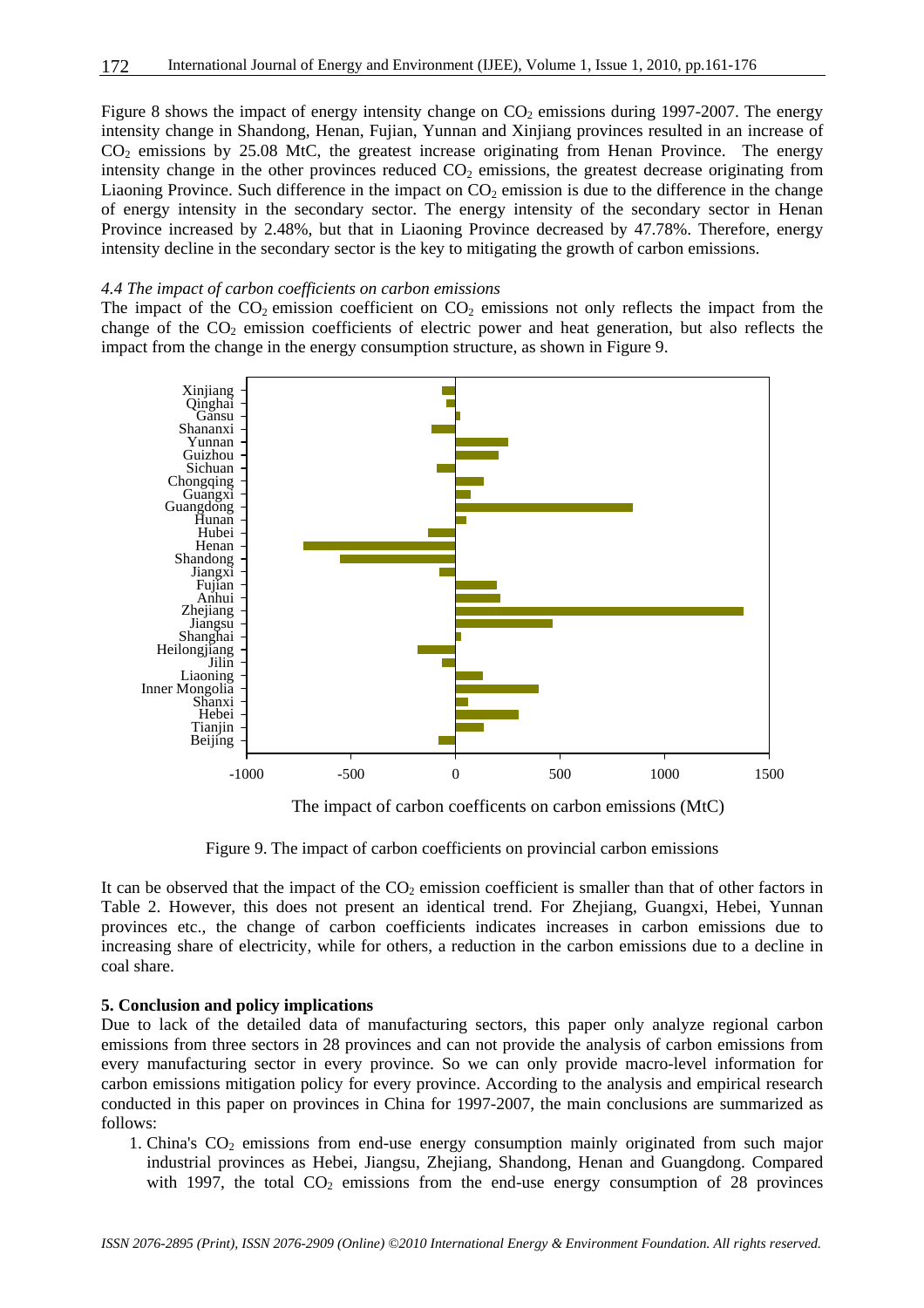increased by 121.24% in 2007. Shandong, Hebei, Jiangsu, Guangdong, Henan and Zhejiang provinces were characterized by the greatest increase of  $CO<sub>2</sub>$  emissions from energy end-use, being 13.24%, 8.82%, 7.37%, 7.34%, 7.11% and 5.89%, respectively, accounting for 49.77% of the total emissions of 28 provinces, municipalities and autonomous regions. Therefore, efforts should be focused on these provinces during the mitigation of  $CO<sub>2</sub>$  emissions.

- 2. Differences in provincial economic structure, economic development level and industrial structure result in differences in provincial  $CO<sub>2</sub>$  emission intensity, which is high in Shanxi, Inner Mongolia, Guizhou, Gansu, and Qinghai provinces and low in Beijing, Shanghai, and Guangdong provinces.
- 3. Economic growth and drop in energy intensity will have the greatest impact on  $CO<sub>2</sub>$  emissions from end-use energy consumption, and economic development is the key to increasing  $CO<sub>2</sub>$ emissions, while change in energy intensity can more or less decrease  $CO<sub>2</sub>$  emissions. Despite the slight decrease of  $CO_2$  emission intensity in 2007 over 1997, economic growth contributed to the continual growth of  $CO<sub>2</sub>$  emissions in the respective provinces.

The above analysis provides important information for China to draw up different policy measures to control carbon emissions of different regions. We suggest that:

- (1)To control carbon emissions in Shandong, Hebei, Jiangsu, Guangdong, Henan provinces, it would be better to set a target for carbon emissions growth. To minimize the mitigation cost, a voluntary and incentive-based trading scheme may be useful. In this market, the permitted allowance would be the growth rate of carbon emissions other than the absolute carbon emissions.
- (2)Due to the higher GDP per capita and level of urbanization, to mitigate the growth of carbon emissions in Shanghai and Tianjin provinces, it would be better to establish policies addressing the lower carbon intensity and lower carbon emissions per capita.
- (3)For Guizhou, Shanxi, Inner Mongolia and Hebei provinces, regions with higher self-supply of coal, policy design should focus on mandatory measures addressing production technology development, energy conservation management and energy efficiency enhancement in larger energy-intensive enterprises.

The above analysis gives a macro-level analysis for China's regional carbon emissions, but this is not enough for policy-makers to make specific mitigation policies and measures. In the future, we will further analyze the emissions from every industrial source based on the data of the First National Pollution Source Survey. This survey includes detailed information of energy use in every sector in every province.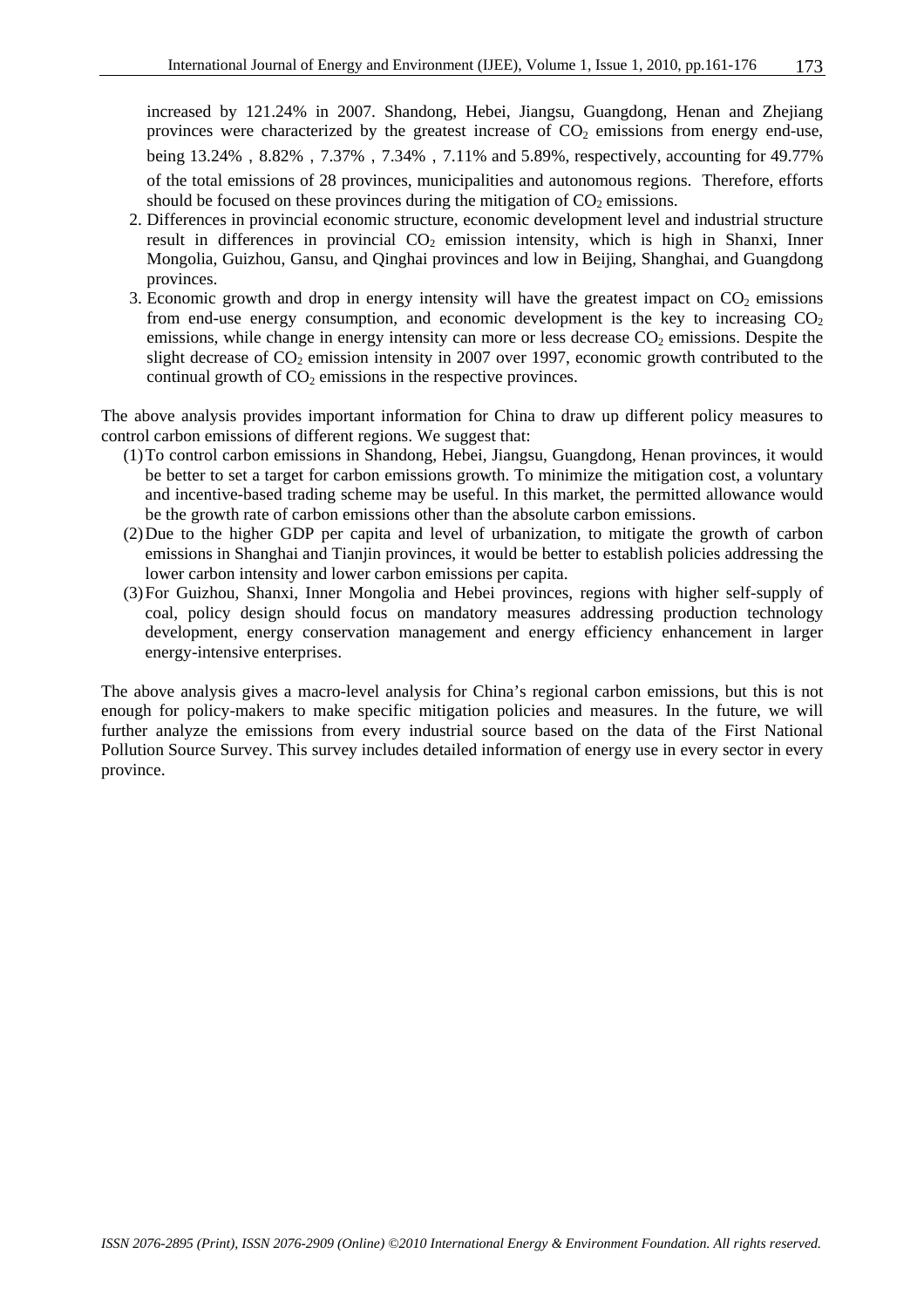|                       | Population | Size             | GDP Per capita       | End-use energy |
|-----------------------|------------|------------------|----------------------|----------------|
|                       | (Million   | (Thousand square | (Yuan/person,        | consumption    |
|                       | persons)   | kilometers)      | constant 2005 price) | (Mtce)         |
| Beijing               | 16.33      | 16.8             | 53934.11             | 49.06          |
| Tianjin               | 11.15      | 11.3             | 43752.13             | 36.77          |
| Hebei                 | 69.43      | 187.7            | 18573.87             | 164.77         |
| Shanxi                | 33.93      | 156.3            | 15733.01             | 93.59          |
| <b>Inner Mongolia</b> | 24.05      | 1183             | 22887.61             | 74.93          |
| Liaoning              | 42.98      | 145.9            | 24298.42             | 118.28         |
| Jilin                 | 27.3       | 187.4            | 17704.9              | 58.12          |
| Heilongjiang          | 38.24      | 454.8            | 18108.69             | 57.77          |
| Shanghai              | 18.58      | 6.3              | 63071.76             | 74.29          |
| Jiangsu               | 76.25      | 102.6            | 31691.73             | 138.55         |
| Zhejiang              | 50.6       | 102              | 34691.32             | 96.43          |
| Anhui                 | 61.18      | 139.7            | 11279.36             | 58.15          |
| Fujian                | 35.81      | 121.3            | 24256.96             | 53.08          |
| Jiangxi               | 43.68      | 167              | 11781.5              | 36.72          |
| Shandong              | 93.67      | 153.8            | 25934.3              | 204.64         |
| Henan                 | 93.6       | 167              | 14818.6              | 124.95         |
| Hubei                 | 56.99      | 185.9            | 14838.16             | 88.51          |
| Hunan                 | 63.55      | 211.8            | 13144.41             | 81.40          |
| Guangdong             | 94.49      | 180              | 31102.64             | 145.92         |
| Guangxi               | 47.68      | 236              | 11169.17             | 44.16          |
| Hainan                | 8.45       | 34               | 13666.58             | 8.27           |
| Chongqing             | 28.16      | 82.3             | 14140.18             | 32.82          |
| Sichuan               | 81.27      | 481.4            | 11763.05             | 77.90          |
| Guizhou               | 37.62      | 176              | 6680.099             | 49.50          |
| Yunnan                | 45.14      | 383.3            | 9682.693             | 50.29          |
| Shananxi              | 37.48      | 205.6            | 12666.63             | 44.45          |
| Gansu                 | 26.17      | 454.4            | 9255.51              | 33.88          |
| Qinghai               | 5.52       | 722.3            | 12428.2              | 11.62          |
| Ningxia               | 6.1        | 66.4             | 12627.89             | 17.05          |
| Xinjiang              | 20.95      | 1660             | 15483.85             | 45.97          |

**Appendix A: Some key indications of 30 provinces in 2007** 

# **Acknowledgements**

The authors gratefully acknowledge the financial support from the National Natural Science Foundation of China under Grant Nos. 70903028, 70425001, 70733005, 70701032, the Natural Science Foundation of Beijing under Grant No. 9082015, the Knowledge Innovation Program of Chinese Academy of Sciences No. 0801141601, and the National Key Projects from the Ministry of Science and Technology of China No. 2006-BAB08B01.

# **References**

- [1] Kahrl, F., David R.-H., 2006. China's carbon challenge: insights from the electric power sector. http://are.berkeley.edu/~dwrh/CERES\_Web/Docs/CCC\_110106.pdf.
- [2] Wu, L., Kaneko, S., Matsuoka, S., 2005. Driving forces behind the stagnancy of China's energyrelated  $CO_2$  emissions, intensity change and scale change. Energy Policy 33, 319-335.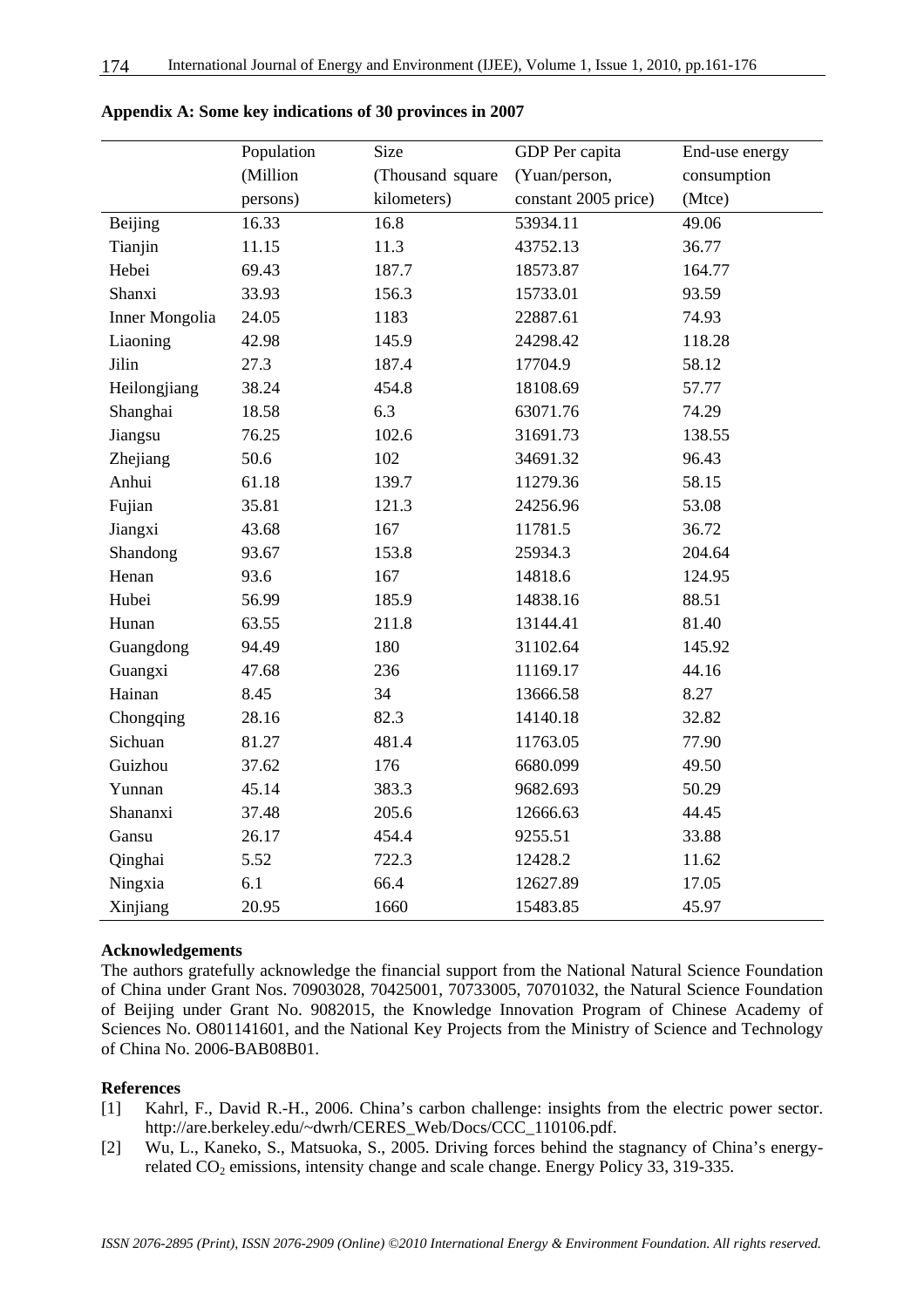- [3] Wu, L., Kaneko, S., Matsuoka, S., 2006. Dynamics of energy-related CO<sub>2</sub> emissions in China during 1980 to 2002: the relative importance of energy supply-side and demand-side effects. Energy Policy 34, 3549-3572.
- [4] Wang, C., Chen, J.N., Zou, J., 2005. Decomposition of energy-related  $CO_2$  emission in China: 1957–2000. Energy 30, 73–83.
- [5] Fan, Y., Liu, L.C., Wu, G.., Tsai, H.T., Wei, Y.M., 2007. Changes in carbon intensity in China: empirical findings from 1980 to 2003. Ecological Economics 62, 683–691.
- [6] Liu, L.C., Fan, Y., Wu, G.., Wei,Y.M., 2007. Using LMDI method to analyze the change of China's industrial  $CO<sub>2</sub>$  emissions from final fuel use: an empirical analysis. Energy Policy 35, 5892–5900.
- [7] Zhang, M., Mu, H., Ning, Y., 2009. Accounting for energy-related  $CO_2$  emission in China,1991– 2006. Energy Policy 37, 767-773.
- [8] Auffhammer, M., Carson, R.T., 2008. Forecasting the path of China's  $CO_2$  emissions using province-level information. Journal of Environmental Economics and Management 55, 229-247.
- [9] IEA, 2008. CO2 emissions from fuel combustion 2008. IEA, Paris.
- [10] Ang, B.W., 2004. Decomposition analysis for policymaking in energy: which is the prefered method? Energy Policy 32, 1131-1139.
- [11] Ang, B.W., 2005. The LMDI approach to decomposition analysis: a practical guide. Energy Policy 33, 867-871.
- [12] China Energy Statistical Yearbook 2008, Department of Industrial and Transport Statistics of National Bureau of Statistics, National Energy Administration of National Development and Reform Commission, 2009. Beijing: China Statistics Press.
- [13] China Energy Statistical Yearbook 1997-1999, Department of Industrial and Transport Statistics of National Bureau of Statistics, 2001. Beijing: China Statistics Press.
- [14] China Energy Statistical Yearbook 2004, Department of Industrial and Transport Statistics of National Bureau of Statistics, National Energy Administration of National Development and Reform Commission, 2006. Beijing: China Statistics Press.
- [15] China Energy Statistical Yearbook 2005, Department of Industrial and Transport Statistics of National Bureau of Statistics, National Energy Administration of National Development and Reform Commission, 2006. Beijing: China Statistics Press.
- [16] China Energy Statistical Yearbook 2006, Department of Industrial and Transport Statistics of National Bureau of Statistics, National Energy Administration of National Development and Reform Commission, 2007 . Beijing: China Statistics Press.
- [17] China Energy Statistical Yearbook 2007, Department of Industrial and Transport Statistics of National Bureau of Statistics, National Energy Administration of National Development and Reform Commission, 2008. Beijing: China Statistics Press.



**Dr. Lan-Cui Liu** is an assistant Professor at the Chinese Academy of Environmental Planning, Ministry of Environmental Planning, China